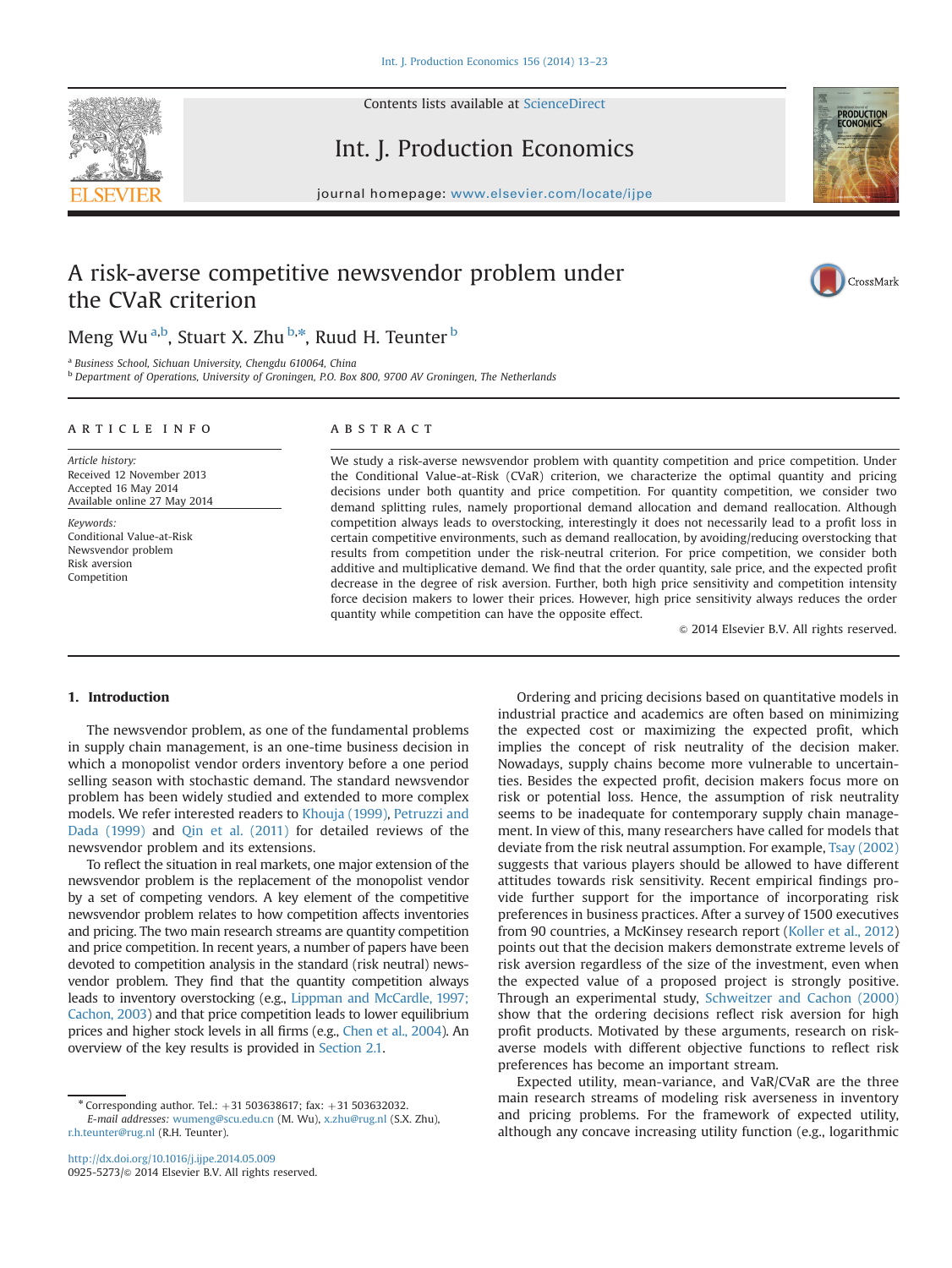utility function and loss-aversion utility function) could reflect riskaverse behaviour, the main challenge is how to explicitly specify the utility function for a decision maker. Note that a utility function represents both the degree of the diminishing utility in wealth and the decision makers' attitude toward risk. However, these two aspects are inseparable from the utility function (e.g., Levy, 2006). Therefore, expected utility is not a dedicated risk measure and cannot be implemented in practice. The framework of mean-variance introduced by Markowitz (1952) is to address the trade-off between the expected return (mean) and the variation of return (variance). However, the mean-variance criterion suffers an inherent theoretical flaw in which both upside and downside variations from the mean are seen as risk. Although variance is still suitable for the case where the outcome distribution is close to a symmetric distribution, profit distributions of inventory models are asymmetric in general (e.g., Ismail and Louderback, 1979), which implies that variance may not be a reasonable risk measure. The above argument leads to the use of a downside risk measure to replace the variance. CVaR, as one important downside risk measure, is the conditional expected profit below the amount VaR, where VaR is defined as the maximum profit at a specified confidence level. The CVaR criterion is also a coherent risk measure that has some desirable structure and computational characteristics compared to the VaR criterion. Further, as Choi and Ruszczyński (2008) point out, CVaR represents a trade-off between the expected profit and a certain risk measure, which means that CVaR takes into account both the expected profit and the risk. Because of its numerous advantages, the CVaR criterion has been widely applied both in theoretical study and in practice. We review the key results of the newsvendor problem under the CVaR criterion in Section 2.2.

This paper differs from the previous literature on risk-averse newsvendor models in three ways. First, although several researchers (e.g., Wang, 2010) have recently considered risk-averse competitive newsvendor problem under a utility criterion, the aforementioned drawbacks of the expected-utility framework hinder practical implementation. Therefore, we replace the utility criterion by the CVaR criterion that has not been studied in the literature yet. Second, the literature has only explored the price competition in risk-neutral newsvendor games (see Chen et al., 2004), and studied the pricing and quantity decisions of a risk-averse newsvendor without competition (see Chen et al., 2009). The effect of risk averseness in pricing competition has not been investigated yet. Third, the literature on the competitive-newsvendor problem assumes that the newsvendors are identical (e.g., Wang, 2010; Chen et al., 2004). The effect of heterogeneity in the newsvendors on the competitive problem is still unknown.

To fill these research gaps, we study the risk-averse competitive newsvendor problem, using CVaR as the risk measure and considering both quantity competition and price competition. For quantity competition, two types of demand splitting rules (proportional allocation and reallocation) are proposed. We show that there exists a unique Nash equilibrium for both competition types. We find that risk averseness decreases the newsvendor's order quantity and may lead to inventory under stocking. Further, although competition leads to a higher total order quantity than that of integrated newsvendors (single newsvendor problem), the total profit of competing newsvendors may not always decrease. Specifically, the total profit of risk averse competitive newsvendors may be higher than that of integrated newsvendors in the demand reallocation problem. For price competition, the risk averse competition equilibrium has a lower retail price and a lower order quantity. Meanwhile, the total profit of competing newsvendors is always lower than that of integrated newsvendors. Moreover, we show that the equilibrium selling price decreases with both the elasticity of demand and the proportion of a newsvendor's unsatisfied customers that switch to a competitor (intensity of price competition). The equilibrium order quantity decreases with the elasticity of demand, but first rises and then drops with the competition intensity. For the heterogeneous newsvendors, the newsvendor with a higher degree of risk aversion intends to adopt a more conservative strategy (e.g., a higher price and a less order quantity), which results in a smaller market share.

The remainder of this paper is organized as follows. In the next section, we review the literature on the competitive newsvendor problem and on the risk-averse newsvendor problem. Section 3 introduces the model setting. Section 4 considers the quantity competitive newsvendor model. In Section 5, we consider the pricing competitive newsvendor problem. Section 6 discusses the effects of risk aversion and competition. Section 7 discusses the heterogeneous competitive newsvendor problem and presents numerical results. Finally, Section 8 concludes the paper.

#### 2. Literature review

The newsvendor literature is surveyed from two aspects: competition and risk aversion.

#### 2.1. The competitive newsvendor problem

For quantity competition, Lippman and McCardle (1997) consider a competitive newsvendor problem in which the total demand is allocated among competing newsvendors under certain demand splitting rules. Cachon (2003) considers the same newsvendor problem with a proportional demand allocation rule, i.e., the supplier allocates demand among the newsvendors proportional to their orders. Both studies find that quantity competition leads to overstocking. Wang (2010) extends the newsvendor problem with a proportional demand allocation rule to a game setting where multiple newsvendors are loss averse under a utility criterion. They show that loss aversion leads to a decrease in the newsvendors' total order quantity and may lead to a lower total inventory level of the decentralized supply chain than that of an integrated supply chain. By using the same utility criterion as in Wang (2010) and under a demand reallocation rule, Liu et al. (2013) consider the competitive loss averse newsvendor problem in which two substitutable products are sold to two identical retailers. They show that the order quantity of each retailer is increasing in the loss aversion coefficient and increasing in the substitution rate.

For price competition, Chen et al. (2004) investigate the pricedependent competitive newsvendor problem in which the firm uses the price to compete for demand. They find that competition leads to lower equilibrium prices and higher stock levels for all firms. Zhao and Atkins (2008) study a similar pricing competitive newsvendor problem. They also find that the competitive equilibrium has higher safety stocks and lower retail prices. Further, they show that retail prices and safety stocks strictly increase with the proportion of a newsvendor's unsatisfied customers that switch to a competitor, but strictly decrease with the intensity of price competition.

#### 2.2. The risk-averse newsvendor problem

Modelling risk-averse newsvendor problems has received considerable attention in recent years. Utility functions (e.g., Lau, 1980; Agrawal and Seshadri, 2000; Chen et al., 2007; Choi and Ruszczyński, 2011), mean-variance (e.g., Chen and Federgruen, 2000; Wu et al., 2009) and VaR/CVaR are the three main research streams. We refer interested readers to Jammernegg and Kischka (2012) for summaries of the ordering policies of newsvendors with various risk preferences. Here, we review the key contributions on the CVaR approach, which is one of the most important financial risk measures. CVaR is a coherent risk measure with attractive computational characteristics and consequently is widely used in the financial fields. For more